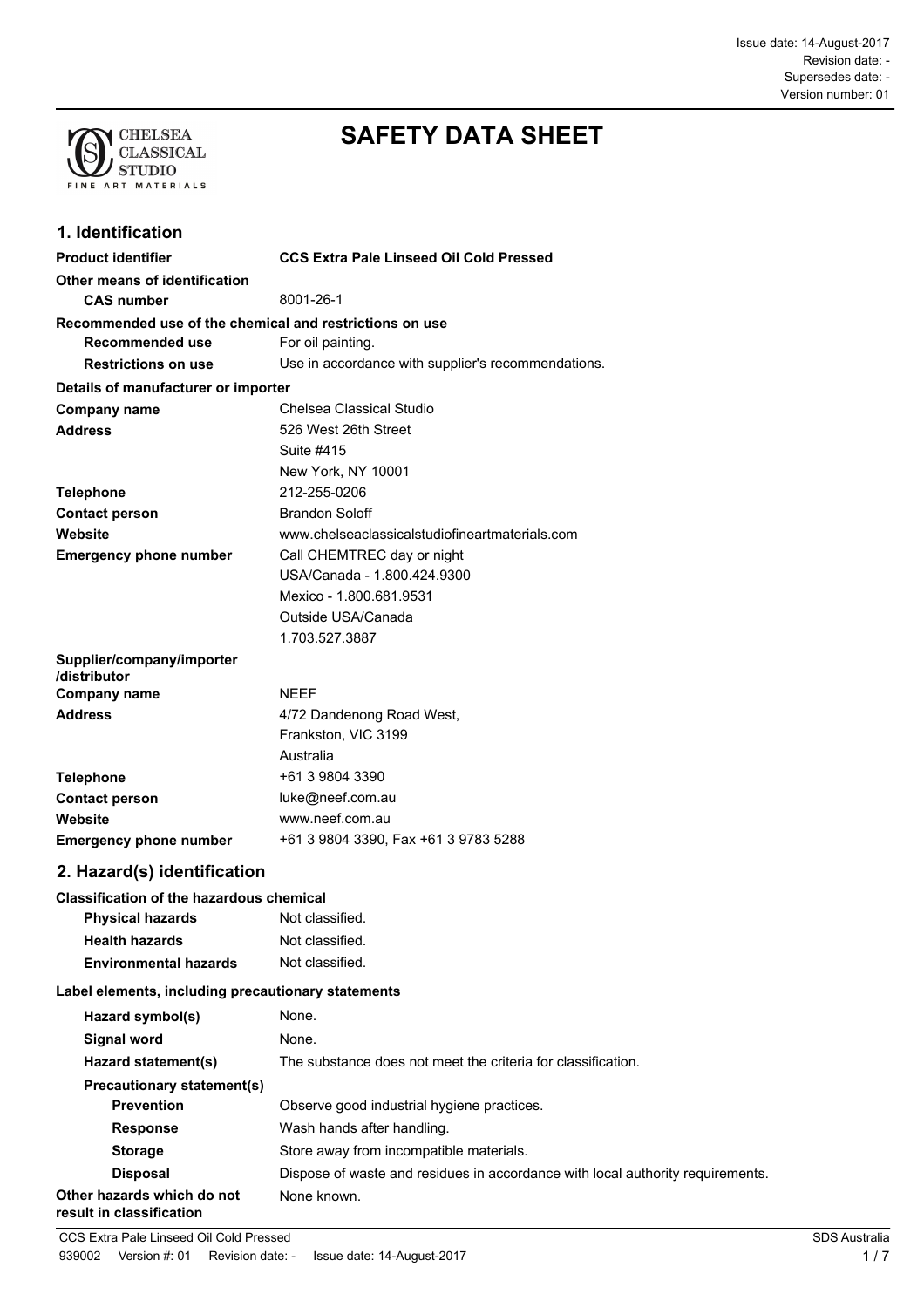#### **3. Composition/information on ingredients**

**Substance**

| Identity of chemical ingredients | CAS number and other Concentration of<br>unique identifiers | ingredients |
|----------------------------------|-------------------------------------------------------------|-------------|
| Linseed oil                      | 8001-26-1                                                   | 100         |

**Composition comments**

All concentrations are in percent by weight unless ingredient is a gas. Gas concentrations are in percent by volume.

#### **4. First-aid measures**

#### **Description of necessary first aid measures**

| <b>Inhalation</b>                                 | If symptomatic, move to fresh air. Get medical attention if symptoms persist.                                                                                                            |  |
|---------------------------------------------------|------------------------------------------------------------------------------------------------------------------------------------------------------------------------------------------|--|
| <b>Skin contact</b>                               | Wash skin with soap and water. Get medical attention promptly if symptoms occur after washing.                                                                                           |  |
| Eye contact                                       | Any material that contacts the eye should be washed out immediately with water. If easy to do,<br>remove contact lenses. Get medical attention promptly if symptoms occur after washing. |  |
| Ingestion                                         | First aid is normally not required. However, if greater than 1/2 litre (pint) ingested, seek medical<br>attention.                                                                       |  |
| Personal protection for first-aid<br>responders   | Ensure that medical personnel are aware of the material(s) involved, and take precautions to<br>protect themselves.                                                                      |  |
| Symptoms caused by exposure                       | Direct contact with eyes may cause temporary irritation.                                                                                                                                 |  |
| <b>Medical attention and special</b><br>treatment | Treat symptomatically.                                                                                                                                                                   |  |

#### **5. Fire-fighting measures**

| <b>Extinguishing media</b>                                           |                                                                                                                                                          |
|----------------------------------------------------------------------|----------------------------------------------------------------------------------------------------------------------------------------------------------|
| Suitable extinguishing<br>media                                      | Water fog. Foam. Dry chemical powder. Carbon dioxide (CO2).                                                                                              |
| Unsuitable extinguishing<br>media                                    | Do not use water jet as an extinguisher, as this will spread the fire.                                                                                   |
| Specific hazards arising from<br>the chemical                        | During fire, gases hazardous to health may be formed.                                                                                                    |
| Special protective equipment<br>and precautions for fire<br>fighters | Self-contained breathing apparatus and full protective clothing must be worn in case of fire.                                                            |
| <b>Fire fighting</b><br>equipment/instructions                       | Move containers from fire area if you can do so without risk.                                                                                            |
| <b>Hazchem Code</b>                                                  | None.                                                                                                                                                    |
| <b>General fire hazards</b>                                          | Under improper storage or disposal conditions, porous materials such as rags, insulation, or clay<br>containing this material may spontaneously combust. |

#### **6. Accidental release measures**

#### **Personal precautions, protective equipment and emergency procedures**

| For non-emergency<br>personnel                                  | Keep unnecessary personnel away. Local authorities should be advised if significant spillages<br>cannot be contained. For personal protection, see section 8 of the SDS.                                                                                                                                                        |
|-----------------------------------------------------------------|---------------------------------------------------------------------------------------------------------------------------------------------------------------------------------------------------------------------------------------------------------------------------------------------------------------------------------|
| For emergency responders                                        | Wear appropriate protective equipment and clothing during clean-up.                                                                                                                                                                                                                                                             |
| <b>Environmental precautions</b>                                | Avoid discharge into drains, water courses or onto the ground.                                                                                                                                                                                                                                                                  |
| <b>Methods and materials for</b><br>containment and cleaning up | The product is immiscible with water and will spread on the water surface.<br>Large Spills: Stop the flow of material, if this is without risk. Dike the spilled material, where this is<br>possible. Absorb in vermiculite, dry sand or earth and place into containers. Following product<br>recovery, flush area with water. |
|                                                                 | Small Spills: Wipe up with absorbent material (e.g. cloth, fleece). Clean surface thoroughly to<br>remove residual contamination.                                                                                                                                                                                               |

Never return spills to original containers for re-use. For waste disposal, see section 13 of the SDS.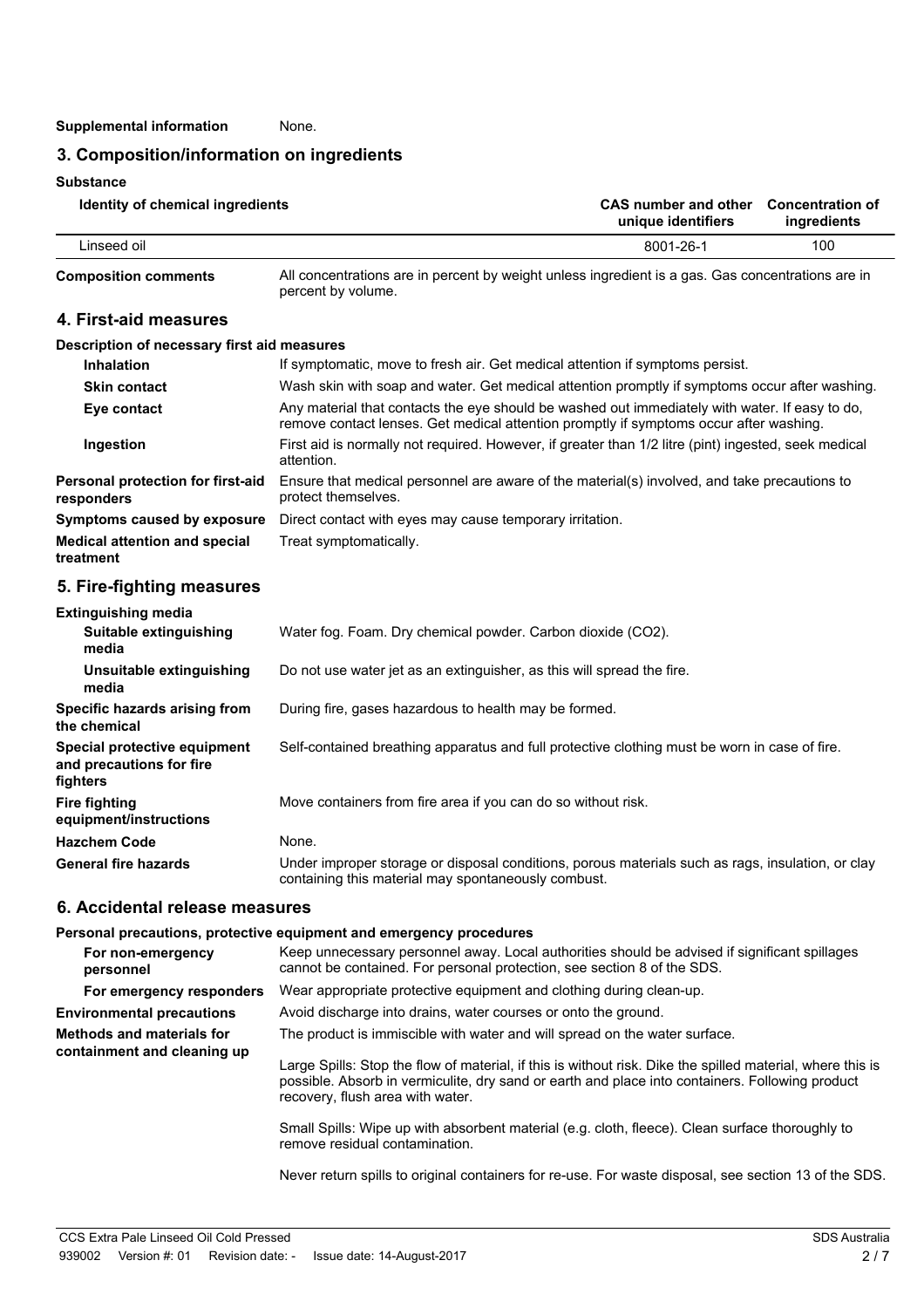#### **7. Handling and storage**

Observe good industrial hygiene practices. Avoid contact with skin and eyes. Use with adequate ventilation. Wear appropriate personal protective equipment. **Precautions for safe handling**

**Conditions for safe storage, including any incompatibilities**

Store in original tightly closed container. Store away from incompatible materials (see section 10 of the SDS).

#### **8. Exposure controls and personal protection**

**Control parameters** Follow standard monitoring procedures.

#### **Occupational exposure limits**

| <b>Material</b>                     | Australia. National Workplace OELs (Workplace Exposure Standards for Airborne Contaminants, Appendix A)<br>Type                                                                                                                                                                                                                                                                                                                                                      | Value         | Form             |
|-------------------------------------|----------------------------------------------------------------------------------------------------------------------------------------------------------------------------------------------------------------------------------------------------------------------------------------------------------------------------------------------------------------------------------------------------------------------------------------------------------------------|---------------|------------------|
| Linseed oil (CAS<br>$8001 - 26 - 1$ | <b>TWA</b>                                                                                                                                                                                                                                                                                                                                                                                                                                                           | $10$ mg/m $3$ | Inhalable mist.  |
| Environment)                        | Australia. OELs. (Adopted National Exposure Standards for Atmospheric Contaminants in the Occupational                                                                                                                                                                                                                                                                                                                                                               |               |                  |
| <b>Material</b>                     | <b>Type</b>                                                                                                                                                                                                                                                                                                                                                                                                                                                          | Value         | Form             |
| Linseed oil (CAS<br>$8001 - 26 - 1$ | <b>TWA</b>                                                                                                                                                                                                                                                                                                                                                                                                                                                           | 10 mg/m3      | Inspirable dust. |
| <b>Biological limit values</b>      | No biological exposure limits noted for the ingredient(s).                                                                                                                                                                                                                                                                                                                                                                                                           |               |                  |
| Appropriate engineering<br>controls | Good general ventilation (typically 10 air changes per hour) should be used. Ventilation rates<br>should be matched to conditions. If applicable, use process enclosures, local exhaust ventilation,<br>or other engineering controls to maintain airborne levels below recommended exposure limits. If<br>exposure limits have not been established, maintain airborne levels to an acceptable level. Ensure<br>adequate ventilation, especially in confined areas. |               |                  |
|                                     | Individual protection measures, for example personal protective equipment (PPE)                                                                                                                                                                                                                                                                                                                                                                                      |               |                  |
| <b>Eye/face protection</b>          | If contact is likely, safety glasses with side shields are recommended.                                                                                                                                                                                                                                                                                                                                                                                              |               |                  |
| <b>Skin protection</b>              |                                                                                                                                                                                                                                                                                                                                                                                                                                                                      |               |                  |
| <b>Hand protection</b>              | Not normally needed. Protective gloves are recommended.                                                                                                                                                                                                                                                                                                                                                                                                              |               |                  |
| <b>Other</b>                        | Not normally needed. Wear suitable protective clothing.                                                                                                                                                                                                                                                                                                                                                                                                              |               |                  |
| <b>Respiratory protection</b>       | If engineering controls do not maintain airborne concentrations below recommended exposure<br>limits (where applicable) or to an acceptable level (in countries where exposure limits have not<br>been established), an approved respirator must be worn.                                                                                                                                                                                                            |               |                  |
| <b>Thermal hazards</b>              | No protection is ordinarily required under normal conditions of use. Wear appropriate thermal<br>protective clothing, when necessary.                                                                                                                                                                                                                                                                                                                                |               |                  |
| Hygiene measures                    | Always observe good personal hygiene measures, such as washing after handling the material<br>and before eating, drinking, and/or smoking. Routinely wash work clothing and protective<br>equipment to remove contaminants.                                                                                                                                                                                                                                          |               |                  |

#### **9. Physical and chemical properties**

| <b>Appearance</b>                            |                        |
|----------------------------------------------|------------------------|
| <b>Physical state</b>                        | Liquid.                |
| Form                                         | Liquid.                |
| Colour                                       | Honey.                 |
| Odour                                        | Characteristic, Bland. |
| <b>Odour threshold</b>                       | Not available.         |
| рH                                           | Not available.         |
| Melting point/freezing point                 | Not available.         |
| Initial boiling point and boiling<br>range   | Not available.         |
| <b>Flash point</b>                           | Not available.         |
| <b>Evaporation rate</b>                      | Not available.         |
| Flammability (solid, gas)                    | Not applicable.        |
| Upper/lower flammability or explosive limits |                        |
| Flammability limit - lower<br>(%)            | Not available.         |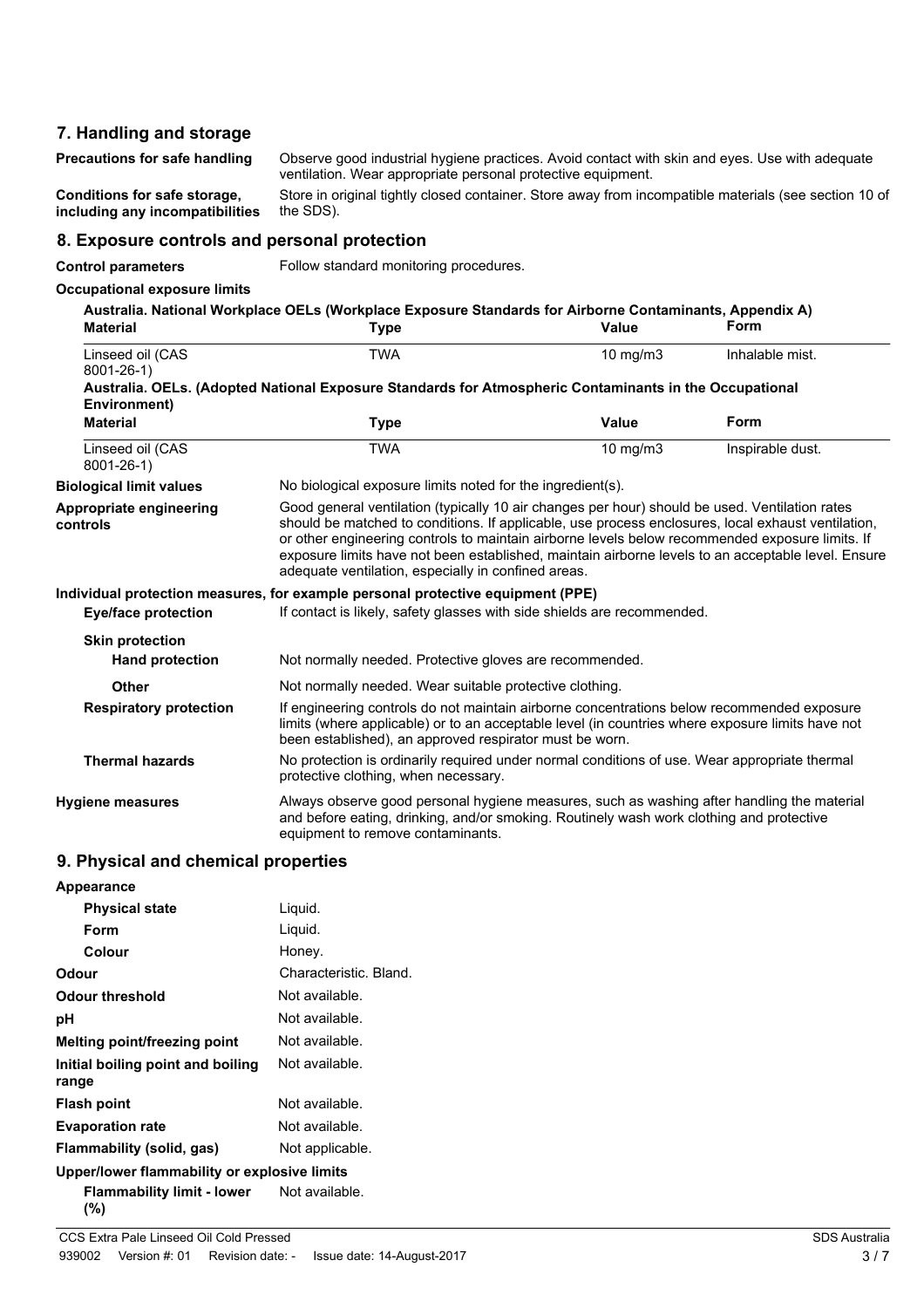| <b>Flammability limit - upper</b><br>$(\%)$       | Not available. |
|---------------------------------------------------|----------------|
| Vapour pressure                                   | Not available. |
| Vapour density                                    | Not available. |
| <b>Relative density</b>                           | Not available. |
| Solubility(ies)                                   |                |
| Solubility (water)                                | Insoluble      |
| <b>Partition coefficient</b><br>(n-octanol/water) | Not available. |
| <b>Auto-ignition temperature</b>                  | Not available. |
| <b>Decomposition temperature</b>                  | Not available. |
| <b>Viscosity</b>                                  | Not available. |
| Other physical and chemical parameters            |                |
| <b>Explosive properties</b>                       | Not explosive. |
| <b>Molecular formula</b>                          | <b>UVCB</b>    |
| <b>Oxidising properties</b>                       | Not oxidising. |
| 10. Stability and reactivity                      |                |

| <b>Reactivity</b>                            | The product is stable and non-reactive under normal conditions of use, storage and transport.                                                         |
|----------------------------------------------|-------------------------------------------------------------------------------------------------------------------------------------------------------|
| <b>Chemical stability</b>                    | Material is stable under normal conditions.                                                                                                           |
| <b>Possibility of hazardous</b><br>reactions | High surface area exposure to oxygen can result in polymerization and release of heat. No<br>dangerous reaction known under conditions of normal use. |
| <b>Conditions to avoid</b>                   | Avoid heat, sparks, open flames and other ignition sources. Contact with incompatible materials.                                                      |
| Incompatible materials                       | Strong oxidising agents.                                                                                                                              |
| <b>Hazardous decomposition</b><br>products   | No hazardous decomposition products are known.                                                                                                        |

## **11. Toxicological information**

### **Information on possible routes of exposure**

| <b>Inhalation</b>                                     | Inhalation of oil mist or vapours formed during heating of the product will irritate the respiratory<br>system and provoke coughing. |  |  |
|-------------------------------------------------------|--------------------------------------------------------------------------------------------------------------------------------------|--|--|
| <b>Skin contact</b>                                   | Prolonged or repeated skin contact may cause drying, cracking, or irritation.                                                        |  |  |
| Eye contact                                           | Direct contact with eyes may cause temporary irritation.                                                                             |  |  |
| Ingestion                                             | May cause discomfort if swallowed.                                                                                                   |  |  |
| Symptoms related to exposure                          | Direct contact with eyes may cause temporary irritation.                                                                             |  |  |
| <b>Acute toxicity</b>                                 | May cause discomfort if swallowed.                                                                                                   |  |  |
| <b>Skin corrosion/irritation</b>                      | Prolonged or repeated skin contact may cause drying, cracking, or irritation.                                                        |  |  |
| Serious eye damage/irritation                         | Direct contact with eyes may cause temporary irritation.                                                                             |  |  |
| <b>Respiratory or skin sensitisation</b>              |                                                                                                                                      |  |  |
| <b>Respiratory sensitisation</b>                      | Not a respiratory sensitiser.                                                                                                        |  |  |
| <b>Skin sensitisation</b>                             | This product is not expected to cause skin sensitisation.                                                                            |  |  |
| <b>Germ cell mutagenicity</b>                         | No data available to indicate product or any components present at greater than 0.1% are<br>mutagenic or genotoxic.                  |  |  |
| Carcinogenicity                                       | Not classifiable as to carcinogenicity to humans.                                                                                    |  |  |
| <b>Reproductive toxicity</b>                          | This product is not expected to cause reproductive or developmental effects.                                                         |  |  |
| Specific target organ toxicity -<br>single exposure   | Not classified.                                                                                                                      |  |  |
| Specific target organ toxicity -<br>repeated exposure | Not classified.                                                                                                                      |  |  |
| <b>Aspiration hazard</b>                              | Not an aspiration hazard.                                                                                                            |  |  |
| <b>Chronic effects</b>                                | Excessive inhalation of oil mist may affect the respiratory system.                                                                  |  |  |
|                                                       |                                                                                                                                      |  |  |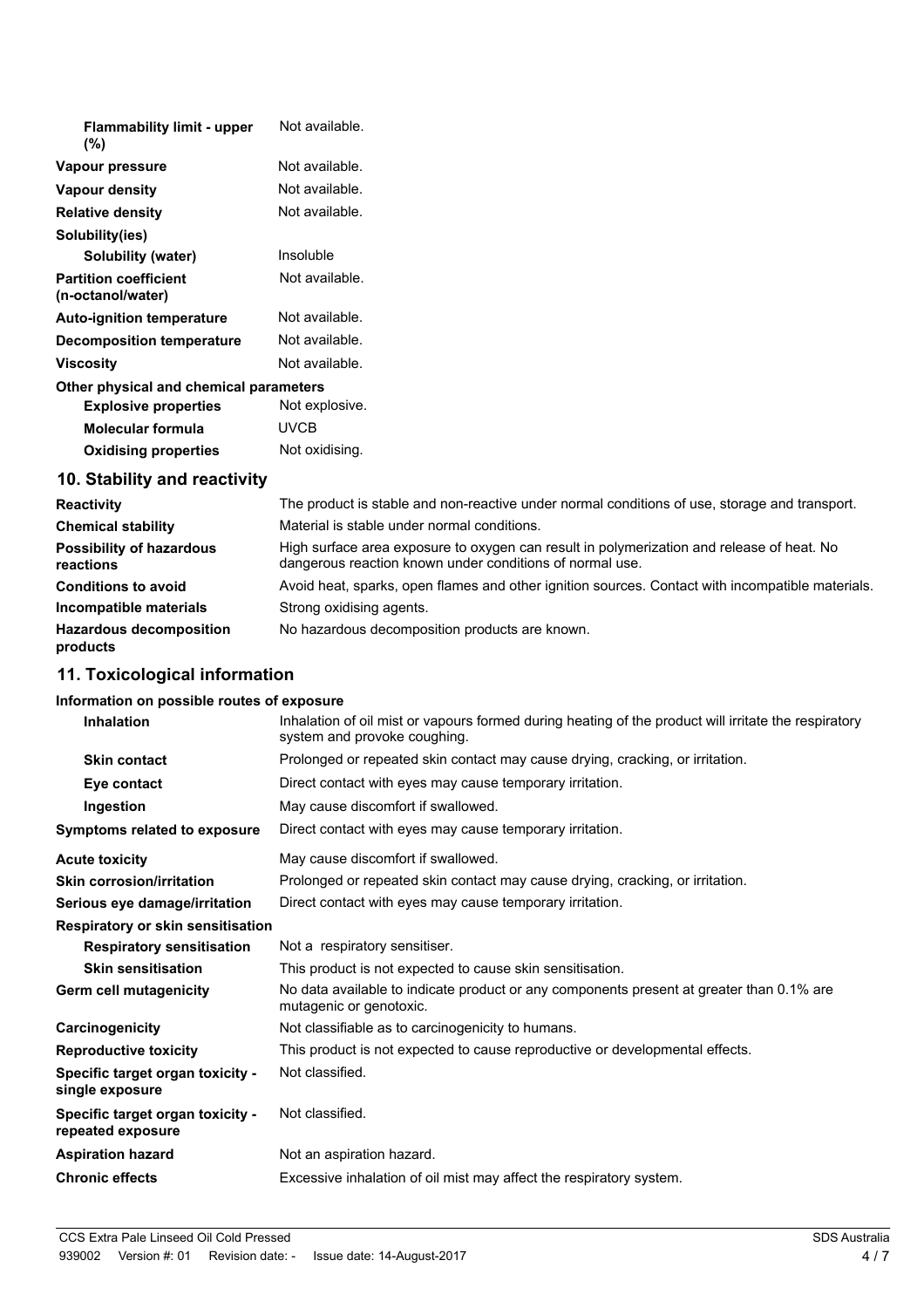#### **12. Ecological information**

| <b>Ecotoxicity</b>               | The product is not classified as environmentally hazardous. However, this does not exclude the<br>possibility that large or frequent spills can have a harmful or damaging effect on the environment. |
|----------------------------------|-------------------------------------------------------------------------------------------------------------------------------------------------------------------------------------------------------|
| Persistence and degradability    | No data available.                                                                                                                                                                                    |
| <b>Bioaccumulative potential</b> | No data available.                                                                                                                                                                                    |
| <b>Mobility in soil</b>          | No data available.                                                                                                                                                                                    |
| Other adverse effects            | None known.                                                                                                                                                                                           |

#### **13. Disposal considerations**

| <b>Disposal methods</b> | Collect and reclaim or dispose in sealed containers at licensed waste disposal site. Dispose of<br>contents/container in accordance with local/regional/national/international regulations.                            |
|-------------------------|------------------------------------------------------------------------------------------------------------------------------------------------------------------------------------------------------------------------|
| <b>Residual waste</b>   | Dispose of in accordance with local regulations. Empty containers or liners may retain some<br>product residues. This material and its container must be disposed of in a safe manner (see:<br>Disposal instructions). |
| Contaminated packaging  | Since emptied containers may retain product residue, follow label warnings even after container is<br>emptied. Empty containers should be taken to an approved waste handling site for recycling or<br>disposal.       |

#### **14. Transport information**

#### **ADG**

Not regulated as dangerous goods.

**RID** Not regulated as dangerous goods.

#### **IATA**

Not regulated as dangerous goods.

#### **IMDG**

Not regulated as dangerous goods.

**Transport in bulk according to** Not established. **Annex II of MARPOL 73/78 and the IBC Code**

#### **15. Regulatory information**

#### **Safety, health and environmental regulations**

**National regulations**

No poison schedule number allocated. This Safety Data Sheet was prepared in accordance with Australia Model Code of Practice for the preparation of Safety Data Sheets for Hazardous Chemicals (23/12/2011).

#### **Australia Medicines & Poisons Appendix A**

Poisons schedule number not allocated.

**Australia Medicines & Poisons Appendix B**

Poisons schedule number not allocated. **Australia Medicines & Poisons Appendix D**

Poisons schedule number not allocated. **Australia Medicines & Poisons Appendix E** Poisons schedule number not allocated.

**Australia Medicines & Poisons Appendix F**

Poisons schedule number not allocated.

- **Australia Medicines & Poisons Appendix G**
- Poisons schedule number not allocated. **Australia Medicines & Poisons Appendix H**

Poisons schedule number not allocated.

**Australia Medicines & Poisons Appendix I**

Poisons schedule number not allocated. **Australia Medicines & Poisons Appendix J**

Poisons schedule number not allocated.

**Australia Medicines & Poisons Appendix K** Poisons schedule number not allocated.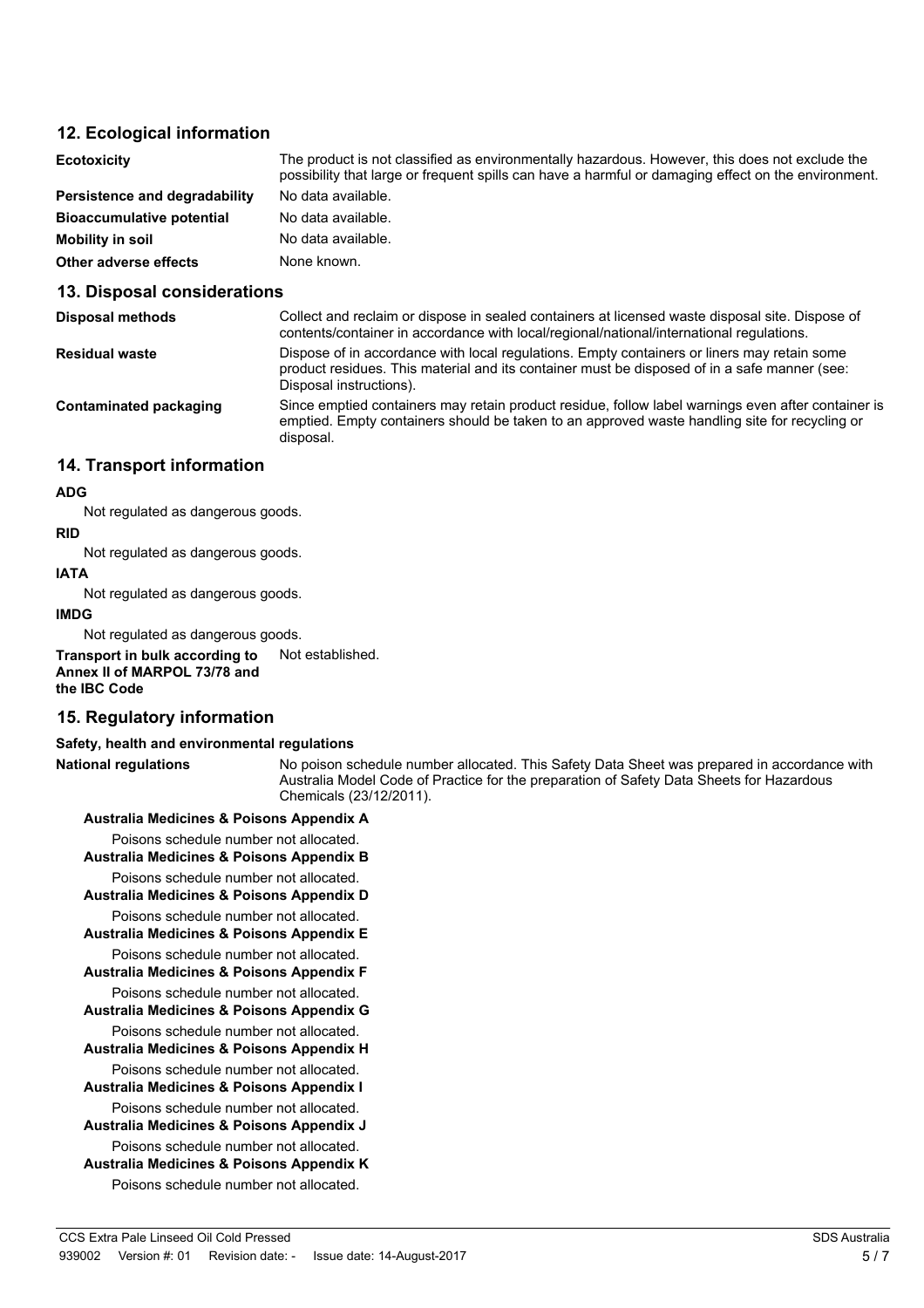|                                                                                                                                                                    | Australia Medicines & Poisons Schedule 10                                          |                                                                                                              |                                                      |  |
|--------------------------------------------------------------------------------------------------------------------------------------------------------------------|------------------------------------------------------------------------------------|--------------------------------------------------------------------------------------------------------------|------------------------------------------------------|--|
|                                                                                                                                                                    | Poisons schedule number not allocated.                                             |                                                                                                              |                                                      |  |
|                                                                                                                                                                    | Australia Medicines & Poisons Schedule 2                                           |                                                                                                              |                                                      |  |
|                                                                                                                                                                    | Poisons schedule number not allocated.<br>Australia Medicines & Poisons Schedule 3 |                                                                                                              |                                                      |  |
|                                                                                                                                                                    | Poisons schedule number not allocated.<br>Australia Medicines & Poisons Schedule 4 |                                                                                                              |                                                      |  |
|                                                                                                                                                                    | Poisons schedule number not allocated.<br>Australia Medicines & Poisons Schedule 5 |                                                                                                              |                                                      |  |
|                                                                                                                                                                    | Poisons schedule number not allocated.<br>Australia Medicines & Poisons Schedule 6 |                                                                                                              |                                                      |  |
|                                                                                                                                                                    | Poisons schedule number not allocated.<br>Australia Medicines & Poisons Schedule 7 |                                                                                                              |                                                      |  |
|                                                                                                                                                                    | Poisons schedule number not allocated.                                             |                                                                                                              |                                                      |  |
|                                                                                                                                                                    | Australia Medicines & Poisons Schedule 8                                           |                                                                                                              |                                                      |  |
|                                                                                                                                                                    | Poisons schedule number not allocated.<br>Australia Medicines & Poisons Schedule 9 |                                                                                                              |                                                      |  |
|                                                                                                                                                                    | Poisons schedule number not allocated.<br>High Volume Industrial Chemicals (HVIC)  |                                                                                                              |                                                      |  |
|                                                                                                                                                                    | Linseed oil (CAS 8001-26-1)                                                        | information.                                                                                                 | 1000 - 9999 TONNES See the regulation for additional |  |
|                                                                                                                                                                    |                                                                                    | Importation of Ozone Deleting Substances (Customs(Prohibited imports) Regulations 1956, Schedule 10)         |                                                      |  |
|                                                                                                                                                                    | Not listed.                                                                        | National Pollutant Inventory (NPI) substance reporting list                                                  |                                                      |  |
|                                                                                                                                                                    | Not listed.                                                                        |                                                                                                              |                                                      |  |
|                                                                                                                                                                    | <b>Prohibited Carcinogenic Substances</b>                                          |                                                                                                              |                                                      |  |
| Not regulated.<br>Prohibited Substances (National Model Regulation for the control of Workplace Hazardous Substances, Schedule 2<br>NOHSC: 1005 (1994) as amended) |                                                                                    |                                                                                                              |                                                      |  |
|                                                                                                                                                                    | Not listed.                                                                        |                                                                                                              |                                                      |  |
|                                                                                                                                                                    |                                                                                    | Resricted Importation of Organochlorine Chemicals (Customs(Prohibited Imports) Regulations 1956, Schedule 9) |                                                      |  |
|                                                                                                                                                                    | Not listed.                                                                        |                                                                                                              |                                                      |  |
|                                                                                                                                                                    | <b>Restricted Carcinogenic Substances</b>                                          |                                                                                                              |                                                      |  |
|                                                                                                                                                                    | Not regulated.                                                                     |                                                                                                              |                                                      |  |
|                                                                                                                                                                    | <b>International regulations</b>                                                   |                                                                                                              |                                                      |  |
|                                                                                                                                                                    | <b>Stockholm Convention</b>                                                        |                                                                                                              |                                                      |  |
|                                                                                                                                                                    | Not applicable.<br><b>Rotterdam Convention</b>                                     |                                                                                                              |                                                      |  |
|                                                                                                                                                                    | Not applicable.<br>Kyoto protocol                                                  |                                                                                                              |                                                      |  |
|                                                                                                                                                                    | Not applicable.<br><b>Montreal Protocol</b>                                        |                                                                                                              |                                                      |  |
|                                                                                                                                                                    | Not applicable.<br><b>Basel Convention</b>                                         |                                                                                                              |                                                      |  |
|                                                                                                                                                                    | Not applicable.                                                                    |                                                                                                              |                                                      |  |
|                                                                                                                                                                    | <b>International Inventories</b>                                                   |                                                                                                              |                                                      |  |
|                                                                                                                                                                    | Country(s) or region                                                               | <b>Inventory name</b>                                                                                        | On inventory (yes/no)*                               |  |
|                                                                                                                                                                    | Australia                                                                          | Australian Inventory of Chemical Substances (AICS)                                                           | Yes                                                  |  |
|                                                                                                                                                                    | Canada                                                                             | Domestic Substances List (DSL)                                                                               | Yes                                                  |  |
|                                                                                                                                                                    | Canada                                                                             | Non-Domestic Substances List (NDSL)                                                                          | No                                                   |  |
|                                                                                                                                                                    | China                                                                              | Inventory of Existing Chemical Substances in China (IECSC)                                                   | Yes                                                  |  |
|                                                                                                                                                                    | Europe                                                                             | European Inventory of Existing Commercial Chemical<br>Substances (EINECS)                                    | Yes                                                  |  |
|                                                                                                                                                                    | Europe                                                                             | European List of Notified Chemical Substances (ELINCS)                                                       | No                                                   |  |
|                                                                                                                                                                    | Japan                                                                              | Inventory of Existing and New Chemical Substances (ENCS)                                                     | No                                                   |  |
|                                                                                                                                                                    | Korea                                                                              | Existing Chemicals List (ECL)                                                                                | Yes                                                  |  |